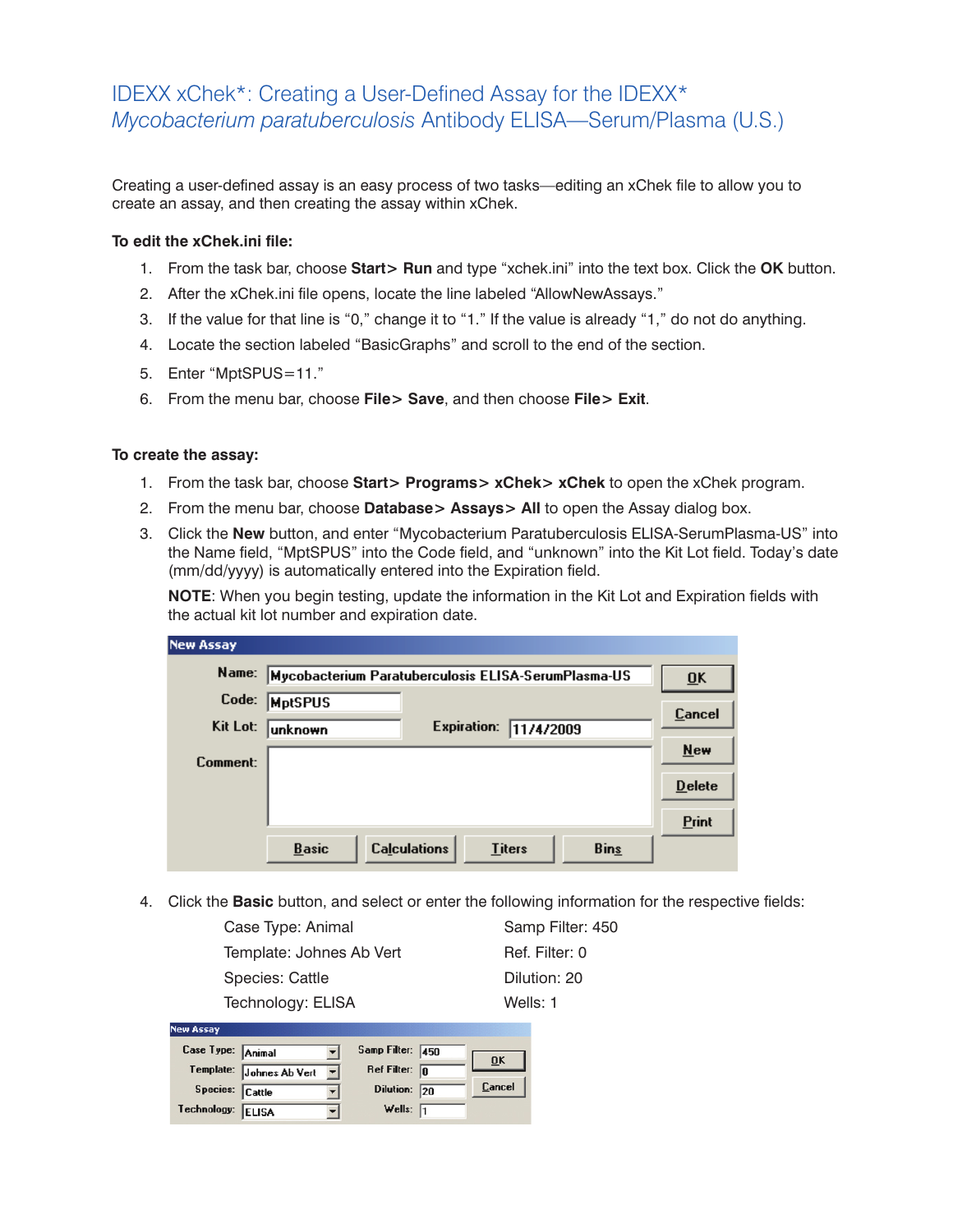- 5. Click **OK** to save the settings.
- 6. Click the **Calculations** button, and select or enter the following information: Formulas:

| "S" Part of Ratio: Sample1 - Negative     |                                        |  |  |  |  |  |
|-------------------------------------------|----------------------------------------|--|--|--|--|--|
|                                           | "P" Part of Ratio: Positive - Negative |  |  |  |  |  |
| "N" Part of Ratio: None                   |                                        |  |  |  |  |  |
| <b>Blocking Factor: None</b>              |                                        |  |  |  |  |  |
| <b>First Calculation:</b>                 | Second Calculation:                    |  |  |  |  |  |
| Variable: S/P                             | Variable: None                         |  |  |  |  |  |
| Positive Cutoff: 0.7                      | Positive Cutoff: 0                     |  |  |  |  |  |
| Suspect Cutoff: 0.6                       | Suspect Cutoff: 0                      |  |  |  |  |  |
| Comparison: $>=$                          | Comparison: None                       |  |  |  |  |  |
| <b>New Assay</b>                          |                                        |  |  |  |  |  |
| <b>Formulas</b>                           |                                        |  |  |  |  |  |
| "S" Part of Ratio:<br>Sample1 - Negative  | $\overline{0}$ K                       |  |  |  |  |  |
| "P" Part of Ratio:<br>Positive - Negative | Cancel                                 |  |  |  |  |  |
| "N" Part of Ratio:<br><b>None</b>         | <b>Reset</b>                           |  |  |  |  |  |
| <b>Blocking Factor:</b><br>None           |                                        |  |  |  |  |  |
|                                           |                                        |  |  |  |  |  |
| <b>First Calculation</b>                  | <b>Second Calculation</b>              |  |  |  |  |  |
| Variable:<br>S/P                          | Variable:<br>None                      |  |  |  |  |  |
| <b>Positive Cutoff:</b><br> 0.7           | <b>Positive Cutoff:</b><br>lo          |  |  |  |  |  |
| <b>Suspect Cutoff:</b><br>10.6            | <b>Suspect Cutoff:</b><br>lo           |  |  |  |  |  |
| <b>Comparison:</b><br>$\rangle =$         | <b>Comparison:</b><br>None             |  |  |  |  |  |

7. Click **OK** to save these settings, and then click the **OK** button to save the assay to the database. You can now test for Paratuberculosis antibodies using the xChek Assay Management System.

**NOTE:** xChek does not evaluate controls or results for validity when you use a user-defined assay. You must evaluate the results from each assay in accordance with good laboratory practices. To evaluate your assay validity, refer to the "Interpretation of Results" section in the insert provided with the test kit.

## **Setting Up Additional Display Variables**

Only OD values are displayed in the reporting options for this user-defined assay. To set up additional display variables, follow the directions below.

- 1. From the xChek menu bar, choose **Reports> Analyze Cases** to open the Filter Criteria for Analyze dialog box.
- 2. Enter the desired search criteria and click **OK**. The Select Cases for Analyze dialog box appears.